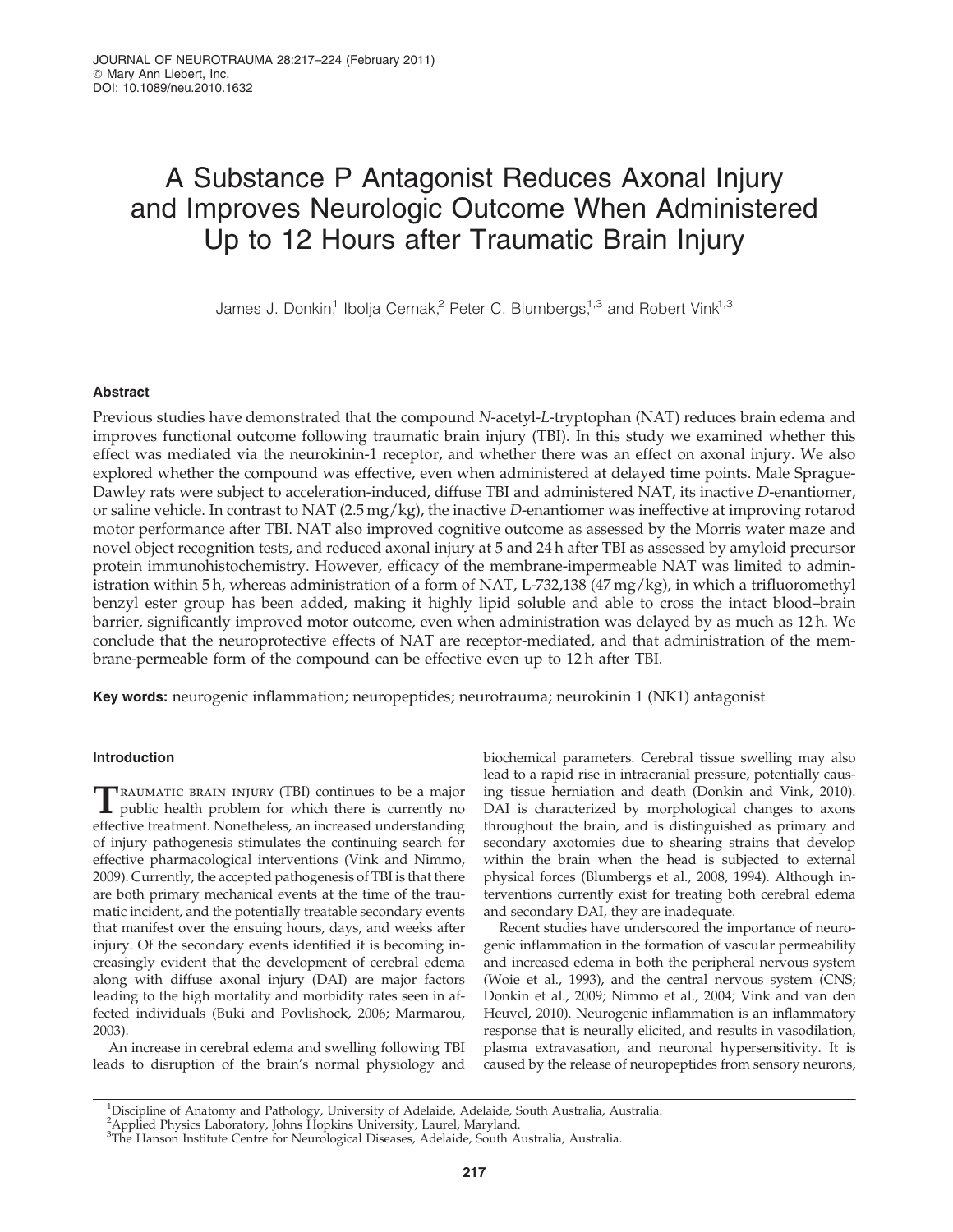and several neuropeptides have been identified as playing a role, including substance P (SP) and calcitonin gene-related peptide (CGRP). SP is thought to enhance plasma protein extravasation, as well as leukocyte adhesion to endothelial cells in postcapillary venules, while CGRP is thought to be associated with the vasodilation of arterioles (Newbold and Brain, 1995). It is well known that cerebral blood vessels are surrounded by a dense supply of sensory neurons, and that the release of neuropeptides around the cerebral vasculature will initiate neurogenic inflammation.

Recent findings have confirmed that the neuropeptide SP is upregulated following TBI, and leads to increased edema formation, neuronal cell death, and behavioral deficits (Donkin et al., 2009). Moreover, administration of the neurokinin 1 (NK1)-receptor antagonist N-acetyl-L-tryptophan (NAT) was able to significantly reduce edema formation, cell death, and neurological deficits (Donkin et al., 2009). What has not been established is whether the beneficial effect of NAT is receptor-specific, what the therapeutic window is, and whether there are any beneficial effects on axonal injury after TBI. Accordingly, in the experiments described here, we examined these aspects of an NK1 antagonist in a rat model of traumatic axonal injury.

#### Methods

All experimental protocols were approved by the experimental ethics committees of the University of Adelaide and the Institute of Medical and Veterinary Science, and were conducted according to guidelines established for the use of animals in experimental research as outlined by the Australian National Health and Medical Research Council.

#### Induction of traumatic brain injury

Injury was induced in halothane-anesthetized male Sprague-Dawley rats ( $n = 97;400 \pm 20$  g) using an accelerationinduced impact TBI model (Foda and Marmarou, 1994; Heath and Vink, 1995). This model involves impacting a stainless steel disc (10 mm diameter $\times$ 3 mm thick) fixed centrally to the exposed skull between the lambda and the bregma, with an accelerating impactor made up of a 450-g brass weight dropped from a height of 2 m. Previous studies have demonstrated that impact acceleration injury produces axonal injury, edema, blood–brain barrier (BBB) opening,  $Mg^{2+}$  decline, and moderate to severe neurological deficits (Cernak et al., 2004; Foda and Marmarou, 1994; Heath and Vink, 1995). All animals were fed and watered ad libitum prior to induction of injury. During surgery, induction of injury, and during the immediate recovery phase, the rat rectal temperature was maintained at  $37^{\circ}$ C using a thermostatically heated warming blanket. Immediately after injury the animals were manually ventilated until stable respiration was restored, usually in less than 5 min. After injury, all wounds were sutured, the animals were withdrawn from anesthesia, and they were returned to their cages. Another group of animals ( $n = 24$ ) were surgically prepared but not injured, and were used as sham controls.

## Drug treatment

The animals were randomized by the animal services staff, and after injury were treated at predetermined time points with either the NK1-receptor antagonist NAT (cat. no. A-6376; Sigma-Aldrich, Sydney, Australia), the inactive enantiomer N-acetyl-D-tryptophan (NAT<sub>D</sub>, cat. no. A-6001; Sigma-Aldrich), the BBB-permeable NK1-receptor antagonist N-acetyl-L-tryptophan 3,5-bis (trifluoromethyl) benzyl ester (L-732,138, cat. no. A-5330; Sigma-Aldrich), or with equal volume saline vehicle. Dosages were based on previously published studies using extravasation of Evans blue as the outcome measure (Donkin et al., 2009).

#### Functional outcome

Motor and cognitive outcomes in the animals were assessed using the rotarod, Morris water maze (MWM), and novel object recognition tests, as described in detail elsewhere (Bevins and Besheer, 2006; Cernak et al., 2004; Ennaceur and Delacour, 1988; Thornton et al., 2006). In all cases the assessor was blinded to treatment group, and group size varied between 5 and 10 animals per group, depending on the outcome test. Motor tests yield significance with lower group sizes, whereas cognitive tests require up to 10 animals per group to achieve statistical significance. There were only 5 sham animals used in each test to establish normal performance. The rotarod device consists of a motorized rotating assembly of 18 rods (1 mm in diameter) upon which the animals were placed. Rotational speed of the device is increased from 0 to 30 rpm in intervals of 3 rpm every 10 sec. The duration (in seconds) in which the animals either completed the 2-min task, fell from the rods, or gripped the rods and spun for two consecutive revolutions rather than walking actively, was recorded as the rotarod motor score. Animals were trained for 5 days prior to induction of TBI to establish a pre-injury baseline of 110– 120 sec.

The spatial learning aspects of cognitive outcome at delayed time points (18–21 days) was determined using the hidden platform version of the MWM. The apparatus consists of a large, white circular pool (900 mm diameter and 500 mm high, water temperature 24  $\pm$  1°C), with a 76-mm-diameter acrylic glass platform painted white, and submerged 15 mm below the surface of the water (225 mm high). The surface of the water was rendered opaque by the addition of dilute white non-toxic paint. The rats were required to locate the submerged platform while monitoring was performed using a PC-controlled video system (AccuScan Instruments, Inc., Columbus, OH). The platform remained in a constant location hidden in one quadrant 14 cm from the side wall. The rat was gently placed in the water facing the wall at one of four randomly chosen locations separated by  $90^\circ$ . The latency to find the hidden platform within a 90-sec criterion time was recorded by a blinded observer. A series of 16 trials administered in blocks of four were conducted on days 17, 18, 19, and 20 after drug injection. To control for visual discriminative ability or motor impairment, the same animals were finally required to locate a clearly visible black platform (placed in a different location) raised 5 mm above the water's surface at least 2 h after the last training trial.

In the novel object recognition test, the animals  $(n = 19)$ were placed in an empty open field  $(100\times100\times50$  cm) for five separate sessions each for 10 min prior to the testing period for habituation. During the sample phase, conducted on day 5 after injury, two identical objects were placed in the back corners of the field, equidistant from each other. The animals were placed in the center of the open field facing away from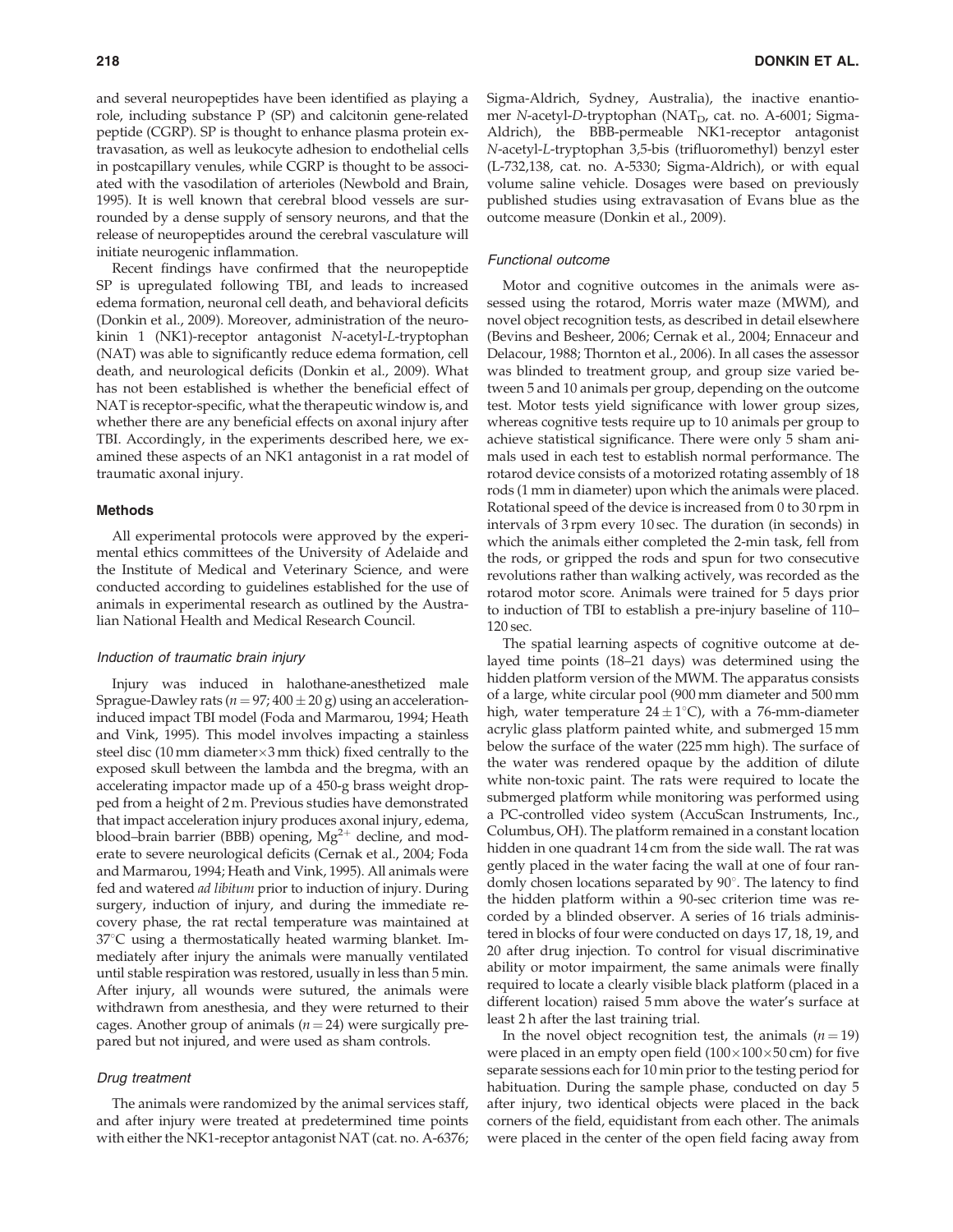## SUBSTANCE P ANTAGONISTS IN TBI 219

the objects to be discriminated, and allowed to explore. The percentage of time spent exploring the two identical objects within a 3-min period was quantified. Exploration of an object involved the animal sniffing, climbing onto, or touching the object, while facing or being oriented towards the object. After the sample phase, the animals were removed from the open field for an inter-trial period of 15 min, during which time the animals were returned to their home cages, and the open field was cleaned with 70% ethanol to eliminate olfactory cues. During the testing phase one of the identical objects was replaced with a novel object of similar size. The percentage of time spent exploring the two objects within a 3-min period was recorded. An increased percentage of time spent exploring the novel object (duration spent with the novel object/ [duration spent with the novel object  $+$  duration spent with familiar object $]\times100$ ) is considered an index of enhanced cognitive performance.

#### Immunohistochemistry

The animals were injured and perfusion fixed at preselected time points ( $n = 5$  per group). Another five animals were used as sham controls. All brains were perfusion fixed using 4% paraformaldehyde and removed after decapitation. Coronal sections were then cut using a Kopf rodent brain blocker (David Kopf Instruments, Tujunga, CA), and the resultant 2-mm sections were embedded in paraffin. Serial  $5-\mu m$ sections were cut using a microtome (Microm, Waldorf, Germany) and immunolabeled with the amyloid precursor protein (APP) primary antibody (1:2000 in NHS; monoclonal antibody 22C11; Chemicon International, Temecula, CA) by overnight incubation at room temperature. After washing in phosphate-buffered saline (PBS), the slices were incubated with an anti-mouse IgG HRP-conjugated secondary antibody (1:250 in NHS; Sigma-Aldrich) for a minimum of 30 min at room temperature. After this, the slides were incubated in the tertiary streptavidin peroxidase conjugate (1:1000 in NHS; Pierce Protein Research Products, Rockford, IL) for at least 1 h at room temperature, and the subsequent immunocomplex was visualized using diaminobenzindine tetrahydrochloride as a chromogen in a peroxidase reaction (Sigma-Aldrich), and examined using a Leica light microscope (Leica Microsystems, Sydney, NSW, Australia). All slides were qualitatively assessed for APP staining by a blinded observer using  $a + to$  $+++$  intensity scale.

#### Statistical analysis

All data are expressed as mean $\pm$ standard error of the mean (SEM), and with the exception of the functional outcome data, were analyzed for statistical significance using one-way analysis of variance (ANOVA), followed by Student-Neuman-Keuls tests (GraphPad Prism software; GraphPad, La Jolla, CA). Functional outcome data were analyzed by repeated-measures two-way ANOVA, followed by Student-Neuman-Keuls tests.

#### **Results**

# The effect of the inactive enantiomer  $NAT_D$ on motor outcome following injury

Prior to injury the mean rotarod score for all animals was  $113 \pm 3$  sec (Fig. 1). Following injury there was a highly sig-



FIG. 1. Rotarod score after diffuse traumatic brain injury in rats. Animals treated with the active NK1 antagonist NAT performed significantly better than vehicle-treated animals, whereas treatment with the inactive enantiomer  $NAT<sub>D</sub>$  was ineffective (\*\* $p < 0.01$ , \* $p < 0.05$  versus vehicle-treated animals; NK1, neurokinin 1; NAT, N-acetyl-L-tryptophan; NAT<sub>D</sub>, N-acetyl-D-tryptophan).

nificant decrease ( $p < 0.001$ ) in motor function in the vehicletreated animals, demonstrating a minimum rotarod score of  $36 \pm 7$  sec by day 2 post-injury (Fig. 1). There was no significant improvement in motor outcome over the remainder of the assessment period. Animals treated with the NK1 antagonist NAT at 30 min after TBI (2.5 mg/kg IV) performed significantly better ( $p < 0.001$ ) than vehicle-treated controls, with a minimum value of  $60 \pm 11$  sec at 1 day post-injury. Thereafter, there was a significant improvement in motor score in these animals such that by day 3 post-injury, they were no longer significantly different from sham controls. This is consistent with previous reports from our laboratory (Donkin et al., 2009). Treatment with the inactive  $NAT<sub>D</sub>$  enantiomer at 30 min after TBI (2.5 mg/kg IV) failed to improve motor function above that observed for vehicle-treated animals. Indeed, the rotarod score was 24  $\pm$  7 sec at 1 day after injury, and did not improve significantly thereafter. At no point during the 7-day assessment period were the  $NAT<sub>D</sub>$ -treated mice significantly different from the vehicle-treated animals. Clearly, the enantiomer active as an antagonist of the NK1 receptor was the only agent to improve motor outcome, confirming that the efficacy of the active compound was not due to non-specific effects, but rather was mediated via the NK1 receptor.

# Cognitive outcome following NK1-receptor antagonist treatment

Having established the beneficial effects of NAT on motor outcome, the effects of the NK1-receptor antagonist on cognitive outcome was assessed by the MWM and novel object recognition tests (Fig. 2). In the MWM test (Fig. 2A), sham control animals were able to locate the hidden platform in  $76 \pm 5$  sec on day 18 after trauma, and improved over the 4day test period, to a time of 28  $\pm$  3 sec. Injured animals treated with the saline vehicle also improved their performance over the 4-day test period, such that they were able to locate the hidden platform in 45 $\pm$ 5 sec on day 21 after trauma, which was slower than the sham control animals, though this difference was not significant. This is typical of the cognitive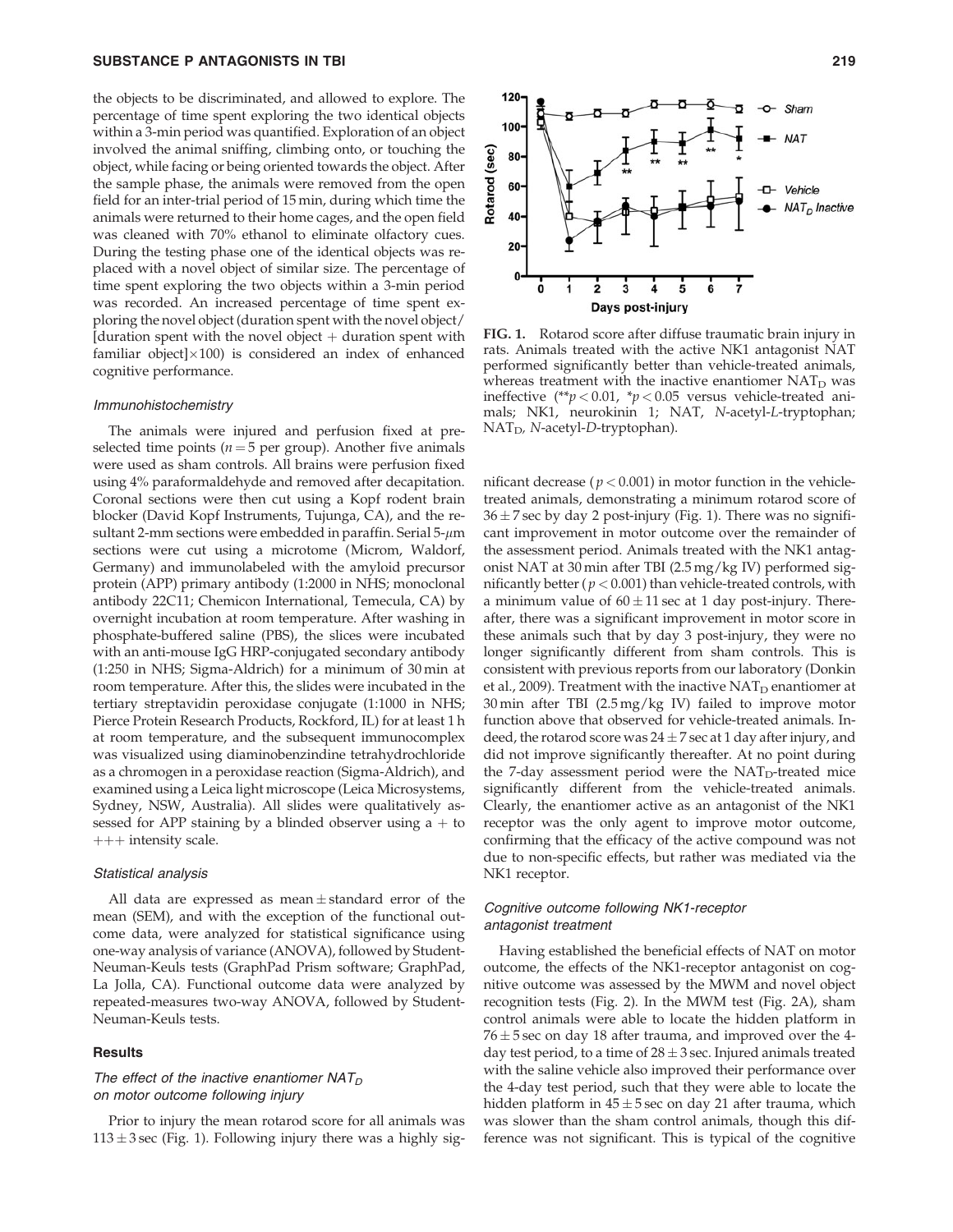

FIG. 2. Cognitive performance following diffuse traumatic brain injury in rats. (A) In the Morris water maze, animals treated with the NK1 antagonist NAT performed significantly better than vehicle-treated animals after 4 days of trials commencing on day 18 post-injury  $(*p < 0.01$  versus vehicle-treated animals). (B) In the novel object recognition test, all animals equally explored identical objects in the sample phase. In the choice phase, sham (uninjured) and NAT-treated injured animals spent significantly more time exploring a newly introduced novel object than the injured vehicle-treated controls (N, novel object; \*\*\* $p < 0.001$  versus exploration time at the non-novel object; NK1, neurokinin 1; NAT, N-acetyl-L-tryptophan).

deficit experienced by these rats after diffuse TBI (Cernak et al., 2004). In contrast, animals treated with the NK1 receptor antagonist demonstrated a significant ( $p < 0.01$ ) improvement in cognitive performance after 4 days of testing compared to the vehicle-treated group, recording a latency time of  $18 \pm 4$  sec. At no point was the water maze performance of the animals treated with the NK1-receptor antagonist significantly different from that of the sham controls.

In the novel object recognition task conducted on day 5 after injury (Fig. 2B), sham-treated animals showed a significant ( $p < 0.001$ ) preference for the novel item compared to the original object during the testing phase of the assessment, which is the expected result. In contrast, injured animals treated with vehicle equally explored both the original object and the novel one after injury, indicating a profound cognitive deficit. In animals treated with the NK1-receptor antagonist, animals again explored the novel object for significantly more time ( $p < 0.001$ ) than the original object after injury. Indeed, the animals treated with the NK1-receptor antagonist demonstrated object recognition abilities comparable to the shamtreated animals (Fig. 2B).

## The effect of the NK1-receptor antagonist on diffuse axonal injury

While previous studies have demonstrated that NAT is protective with respect to cortical and hippocampal cell death (Donkin et al., 2009), no studies have examined the effects of NK1 antagonists on traumatic axonal injury. Previous studies using this model of injury have demonstrated that improved motor and cognitive outcomes can be associated with reduced axonal injury in the corpus callosum (O'Connor et al., 2007). In sham (uninjured) animals, negligible APP immunoreactivity was observed in the corpus callosum (Fig. 3A), confirming that no axonal injury was present. At 5 h after injury in vehicle-treated animals (Fig. 3B), there was a clear upregulation of APP immunoreactivity (median  $++$ ), with dense granulation along damaged axonal fibers, as well as the presence of characteristic retraction balls (arrowhead in Fig. 2B). These have previously been shown to be a feature of axonal injury (Vowles et al., 1987). By 24 h (Fig. 3D), increased APP immunoreactivity was still present (median  $++$ ), and general tissue vacuolization had become more apparent. With administration of the NK1-receptor antagonist (Fig. 3C and E), there was a decrease in APP upregulation, as demonstrated by a reduction in both retraction balls and the staining of the axonal fibers, particularly at 24 h (median  $++$ ). There was also marked reduction in tissue vacuolization compared to vehicle-treated animals (Fig. 3E).

## Establishing a therapeutic window for the NK1-receptor antagonist

Given that NAT is not lipid soluble, and that the BBB closes to large molecules in less than 5h after this form of TBI (Habgood et al., 2007), we tested the lipid-soluble benzyl ester form of NAT (L-732,138). Rotarod performance was used as the outcome measure (Fig. 4). Prior to the induction of injury, the mean rotarod score of all animals was  $119 \pm 1$  sec. Following injury there was a significant decline ( $p < 0.001$ ) in the vehicle-treated animals, to  $40 \pm 10$  sec at 1 day post-injury. Despite repeated exposure to the task, these animals never showed any significant improvement over the 7-day assessment period. Administration of an equimolar dose of the cellpermeable NK1-receptor antagonist L-732,138 (4.7 mg/kg; low-dose group) at 12 h after TBI also led to a significant decline in rotarod performance over the 7-day assessment period, with no statistically significant difference noted at any time point compared to the vehicle-treated controls. When we increased the dose 10-fold, administration of L-732,138 (47 mg/kg; high-dose group) at 12 h after TBI led to a profound improvement in rotarod score, to the point that they were equivalent to sham animals (Fig. 1) at all time points, and significantly better than vehicle-treated controls ( $p < 0.001$ ; Fig. 4). It was noted that the rotarod performance was even better than that in animals treated with NAT at 30 min, which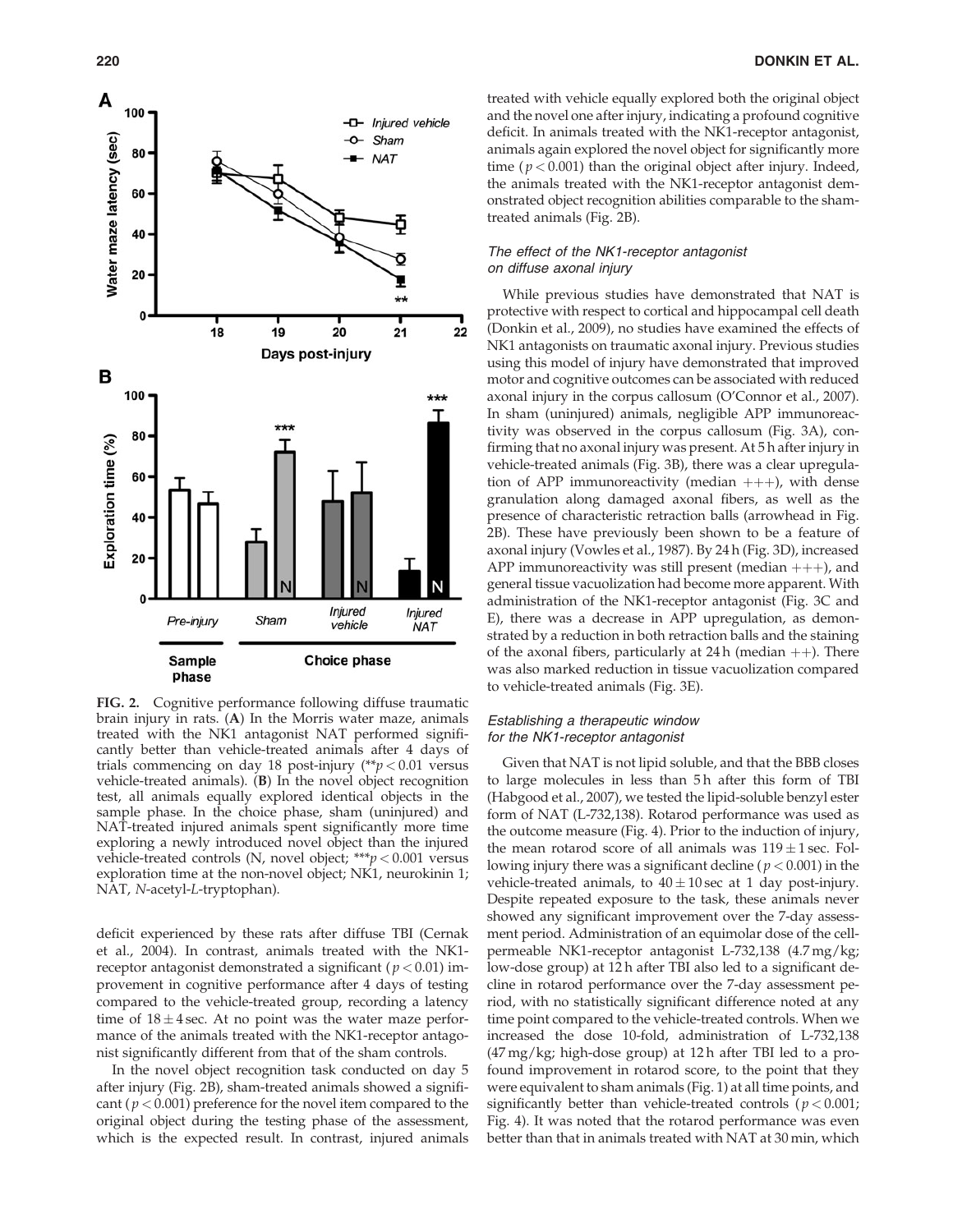

FIG. 3. Axonal injury in the corpus callosum of rats at 5 and 24 h after diffuse traumatic brain injury, and treatment with either the NK1 antagonist NAT, or saline vehicle. Note the marked decrease in the number of axon retraction balls (arrowhead), general APP immunostaining, and tissue vacuolization, in the NAT-treated animals (A) shams; (B) 5 h after saline vehicle treatment; (C) 5 h after NAT treatment; (D) 24 h after saline vehicle treatment; (E) 24 h after NAT treatment (scale  $bars = 100 \mu m$ ; NK1, neurokinin 1; NAT, N-acetyl-L-tryptophan; APP, amyloid precursor protein).

most likely is a reflection of the greater binding affinity of the lipid-soluble NAT benzyl ester to the NK1 receptor (Cascieri et al., 1994; MacLeod et al., 1994), as well as the CNS penetration. When NAT was administered at an equimolar high dose (25 mg/kg) at 12 h after TBI, there was no improvement in outcome relative to vehicle-treated animals, suggesting that the compound did not achieve pharmacological levels in the brain due to limited CNS penetration. Administration of highdose L-732,138 at 24 h post-injury failed to demonstrate any improvement in motor function.

# **Discussion**

In the current study we demonstrated that the beneficial effects of the NK1 antagonist N-acetyl-L-tryptophan after TBI are mediated via actions at the NK1 receptor, that inhibition of the NK1 receptor benefits both motor and cognitive outcomes, that the antagonist attenuates axonal injury, and that the benefits on motor outcome can be conferred with administration of a membrane-permeable NK1 antagonist up to 12 h after TBI. Taken together, these results provide further evidence that neurogenic inflammation, and in particular SP acting through the NK1 receptor, plays an important role in the pathophysiology of TBI, at least up to 12 h after injury.

Our laboratory was the first to demonstrate that neuropeptides play an important role in TBI, and more specifically that prior depletion of neuropeptides from sensory nerves leads to an inhibition of BBB opening, edema formation, and development of motor and cognitive deficits after TBI (Nimmo et al., 2004). Subsequent studies have demonstrated that SP is the neuropeptide that is integrally linked to the increased vascular permeability and edema formation seen after brain trauma, and that treatment with the NK1-receptor antagonist NAT at 30 min post-injury improved free magnesium status after trauma, reduced BBB permeability, reduced edema formation, and improved functional outcome (Donkin et al., 2009; Vink et al., 2004). Together, this body of work suggests that NAT promotes a beneficial response post-injury, presumably by competitive antagonism with SP for the NK1 receptor. This action via the NK1 receptor was confirmed in the present study with the inactive D-enantiomer of NAT, which had no significant effect on motor outcomes after TBI, ruling out the possibility of non-specific effects playing a major role.

The present study also demonstrated that NAT had a positive effect on cognitive outcomes after TBI, as assessed by the widely used MWM and object recognition tests. Cognitive performance on the object recognition task showed the greatest amount of acute improvement, with rats treated with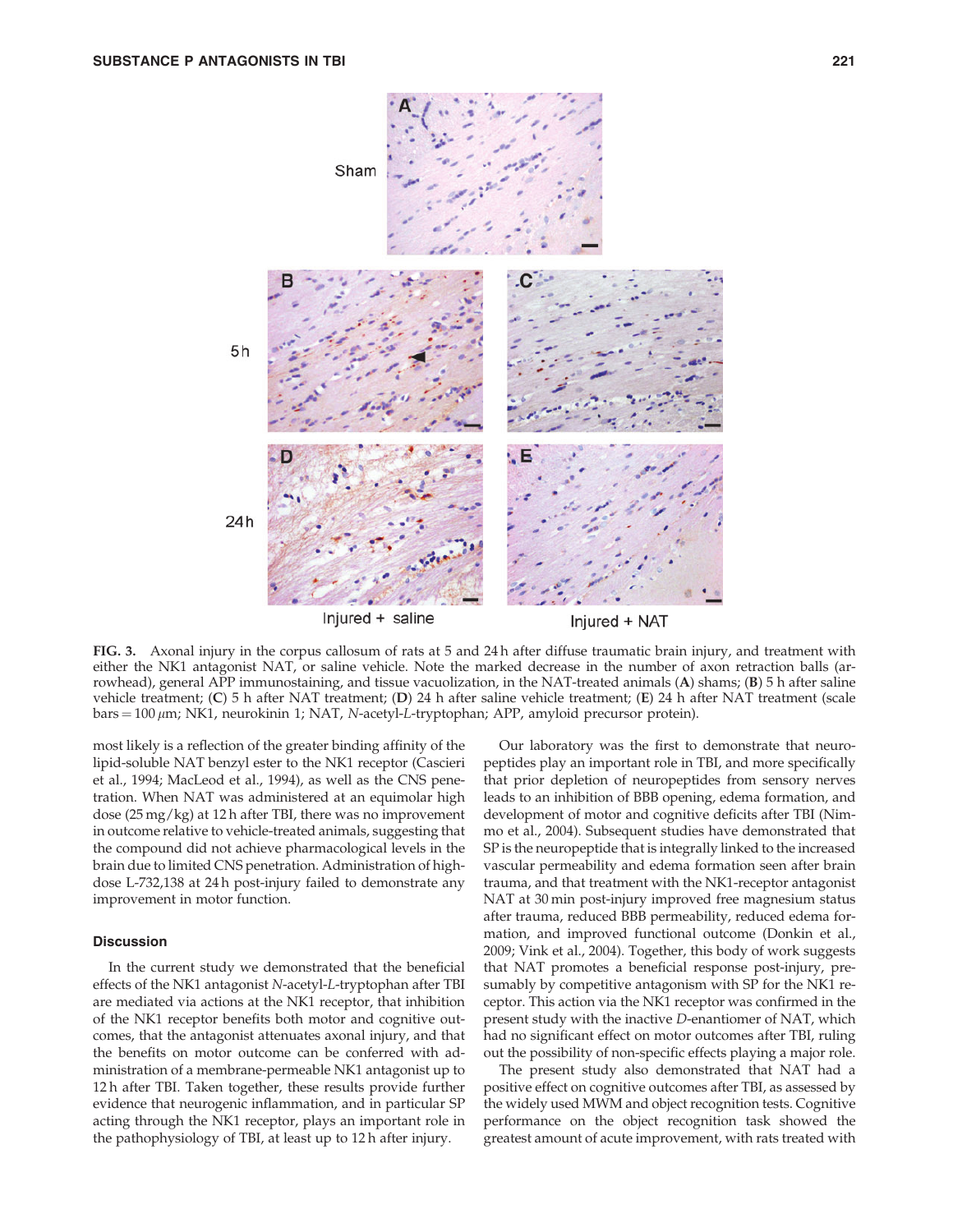

FIG. 4. Rotarod scores in rats subjected to delayed therapy with NK1 antagonists after diffuse traumatic brain injury. Animals treated with a high dose (47 mg/kg) of the lipid-soluble form of NAT (L-732,138) at 12 h post-injury performed significantly better than animals treated with the non-permeable NAT, low-dose (4.7 mg/kg) L-732,138, or vehicle. Treatment with L-732,138 at 24 h was ineffective (\*\*\*p < 0.001 versus vehicle-treated animals; NK1, neurokinin 1; NAT, N-acetyl-Ltryptophan).

NAT demonstrating novel object memory equivalent to that of sham (uninjured) animals. The advantage of this test relative to other cognitive tasks, such as the previously used Barnes maze (Donkin et al., 2009), is that it is easy to administer, requires little equipment, and has no need for animal pre-training. Object recognition tasks also require cooperative function between the hippocampal and peri-rhinal cortices (Bellgowan et al., 2009), allowing assessment of different brain inputs and a more thorough assessment of memory function. We nonetheless undertook an additional cognitive assessment in the form of the widely used Morris water maze (Morris, 1984). This cognitive task demonstrated that there were cognitive deficits present up to 3 weeks post-injury, and that treatment with NAT was beneficial for outcomes at this time point. This effect on cognitive function may be related in part to the high numbers of sensory neuropeptide receptors in the hippocampus and striatum, portions of the brain that are known to be associated with learning and memory (Huston and Hasenohrl, 1995). Previous studies have demonstrated that alterations in neuropeptide levels in the hippocampus are associated with cognitive deficits in mice (Bracci-Laudiero et al., 1999). A recent study also supports the targeting of neurokinin receptors in the hippocampus to influence object recognition memory in rats (Schable et al., 2010).

While improvements in motor and cognitive outcomes after TBI have been frequently associated with the attenuation of neuronal cell death, functional outcome can also be a function of axonal integrity. Indeed, previous studies have shown that attenuation of axonal injury was associated with improvements in motor and cognitive outcomes after diffuse TBI (O'Connor et al., 2007). Moreover, the accelerationinduced impact TBI model used in this study has been previously validated as causing traumatic axonal injury, particularly in the corpus callosum (Povlishock et al., 1997). The use of APP for detecting early traumatic axonal injury has been widely described, both in experimental and clinical TBI models (Blumbergs et al., 1994; Gleckman et al., 1999; Leclercq et al., 2001; Stone et al., 2000). In the present study, the upregulation of APP immunoreactivity in the corpus callosum after TBI was a reflection of extensive axonal injury. Moreover, administration of the NK1 antagonist resulted in a marked attenuation of APP immunoreactivity and a decrease in tissue vacuolization, reflecting reduced axonal injury. This is highly significant given the recent finding that perivascular SP and APP are upregulated and frequently co-localized in the post-mortem brains of patients who had sustained a TBI (Zacest et al., 2010), with the authors suggesting that the mechanical injury to perivascular nerve fibers could be one potential mechanism of SP release.

The beneficial effects of NAT following brain injury have thus far only been demonstrated following acute administration (30 min after injury; Donkin et al., 2009). To further determine the potential for clinical application, we therefore assessed the therapeutic window of efficacy. However, the CNS penetration of NAT was an important consideration, given that the compound cannot penetrate the membrane, and that the BBB has been shown to be impermeable to large molecules after approximately 5 h in different models of TBI (Habgood et al., 2007; O'Connor et al., 2006). The molecular weight of NAT  $(C_{13}H_{14}N_2O_3)$  is 246.26, which is relatively large in the context of BBB permeability. We therefore incorporated the lipid-soluble benzyl ester form of NAT (L-732,138), to better characterize the therapeutic window. Our results demonstrated that the membrane-permeable NK1 receptor antagonist was effective up to 12 h following injury, though it had to be administered at a higher concentration. The original non-penetrating form of the antagonist, NAT, was ineffective at this time point. Notably, the membranepenetrating form of the NK1 antagonist was more effective at improving motor performance of the injured animals than the early administration of NAT, despite being given at a much later time point. This suggests that the neuroprotective action of the NK1-receptor antagonist is not only mediated at the level of the BBB (Donkin et al., 2009), but that it may also be centrally mediated. Moreover, the profound improvement in neurological outcomes observed with the lipid-soluble compound supports the finding that a lipid-soluble form of an NK1 antagonist is a more effective compound, since it facili-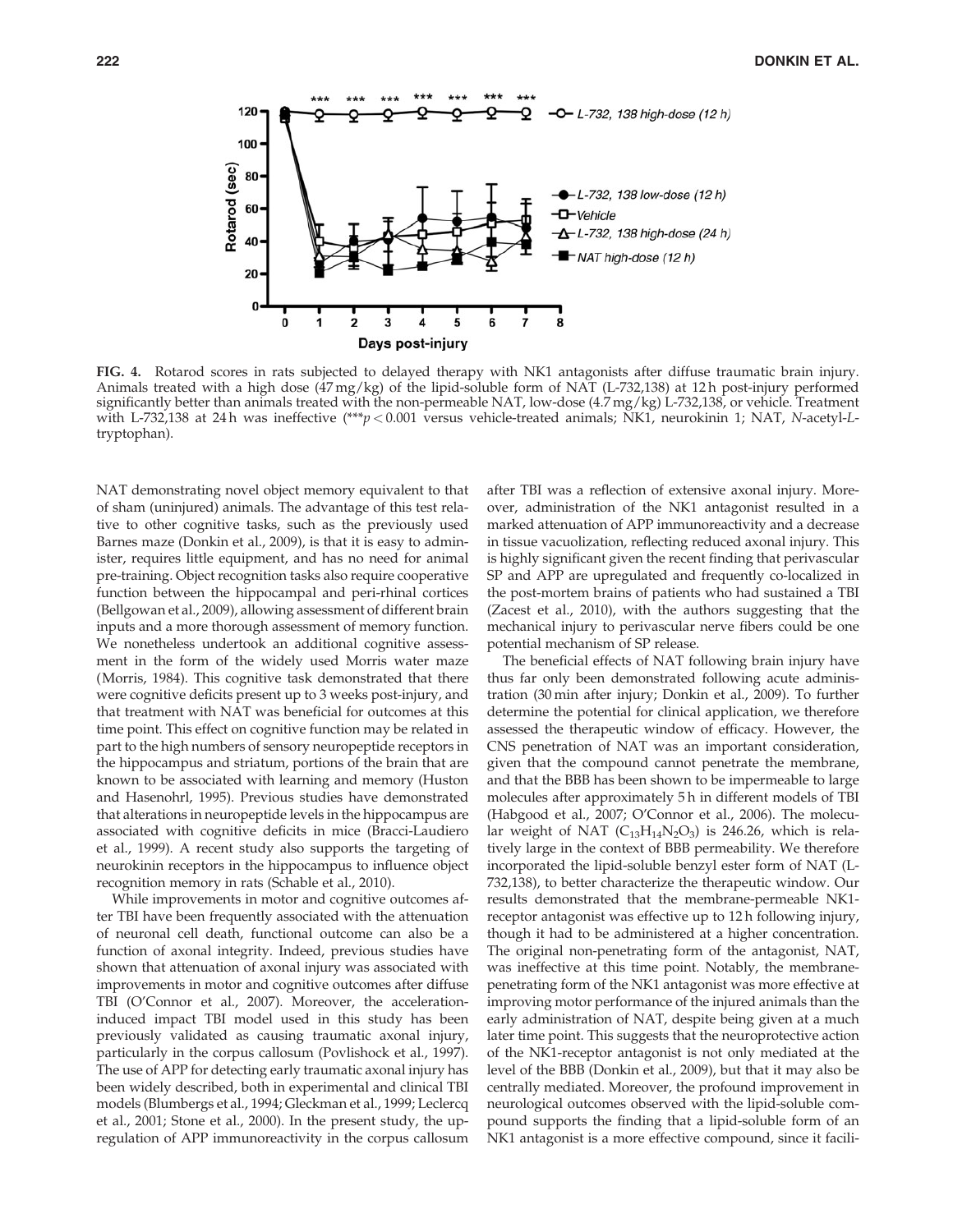## SUBSTANCE P ANTAGONISTS IN TBI 223

tates receptor binding (Cascieri et al., 1994; MacLeod et al., 1994).

While a number of studies have previously examined therapeutic windows for the treatment of TBI (Adeleye et al., 2010; Faden et al., 2003; Kupina et al., 2001; Hoane and Barth, 2002; Louin et al., 2006; Mauler et al., 2003; Toulmond et al., 1993; Verweij et al., 2000), few have demonstrated efficacy after the first few hours post-trauma. The current study is the first to demonstrate the efficacy of a single bolus injection of an NK1-receptor antagonist at 12 h following a moderateto-severe TBI, making it a suitable candidate for further investigation as a potential clinical intervention.

## Acknowledgments

This work was supported in part by the Neurosurgical Research Foundation (Adelaide), and by a grant from the Australian National Health and Medical Research Council.

## Author Disclosure Statement

No competing financial interests exist.

#### **References**

- Adeleye, A., Shohami, E., Nachman., D, Alexandrovich, A., Trembovler, V., Yaka, R., Shoshan, Y., Dhawan, J., and Biegon, A. (2010). D-cycloserine improves functional outcome after traumatic brain injury with wide therapeutic window. Eur. J. Pharmacol. 629, 25–30.
- Bellgowan, P.S., Buffalo, E.A., Bodurka, J., and Martin, A. (2009). Lateralized spatial and object memory encoding in entorhinal and perirhinal cortices. Learn Mem. 16, 433–438.
- Bevins, R.A., and Besheer, J. (2006). Object recognition in rats and mice: a one-trial non-matching-to-sample learning task to study 'recognition memory'. Nature Protocols 1, 1306–1311.
- Blumbergs, P.C., Reilly, P.L., and Vink, R. (2008). Trauma, in: Greenfield's Neuropathology. S. Love, D.N. Louis, and D.W. Ellison (eds). Hodder Arnold Publishers: London, pps. 733–832.
- Blumbergs, P.C., Scott, G., Manavis, J., Wainwright, H., Simpson, D.A., and McLean, A.J. (1994). Staining of amyloid precursor protein to study axonal damage in mild head injury. Lancet 344, 1055–1056.
- Bracci-Laudiero, L., Aloe, L., Lundeberg, T., Theodorsson, E., and Stenfors, C. (1999). Altered levels of neuropeptides characterize the brain of lupus prone mice. Neurosci. Lett. 275, 57–60.
- Buki, A., and Povlishock, J.T. (2006). All roads lead to disconnection?—Traumatic axonal injury revisited. Acta Neurochir. Suppl. 148, 181–193.
- Cascieri, M.A., Macleod, A.M., Underwood, D., Shiao, L.L., Ber, E., Sadowski, S., Yu, H., Merchant, K.J., Swain, C.J., and Strader, C.D. (1994). Characterization of the interaction of Nacyl-L-tryptophan benzyl ester neurokinin antagonists with the human neurokinin-1 receptor. J. Biol. Chem. 269, 6587–6591.
- Cernak, I., Vink, R., Zapple, D.N., Cruz, M.I., Ahmed, F., Chang, T., Fricke, S.T., and Faden, A.I. (2004). The pathobiology of moderate diffuse traumatic brain injury as identified using a new experimental model of injury in rats. Neurobiol. Dis. 17, 29–43.
- Donkin, J.J., and Vink, R. (2010). Mechanisms of cerebral edema in traumatic brain injury: therapeutic developments. Curr. Opin. Neurol. 23, 293–299.
- Donkin, J.J., Nimmo, A.J., Cernak, I., Blumbergs, P.C., and Vink, R. (2009). Substance P is associated with the development of

brain edema and functional deficits after traumatic brain injury. J. Cereb. Blood Flow Metab. 29, 1388–1398.

- Ennaceur, A., and Delacour, J. (1988). A new one-trial test for neurobiological studies of memory in rats. 1: Behavioral data. Behav. Brain Res. 31, 47–59.
- Faden, A.I., Knoblach, S.M., Cernak, I., Fan, L., Vink, R., Araldi, G.L., Fricke, S.T., Roth, B.L., and Kozikowski, A.P. (2003). Novel diketopiperazine enhances motor and cognitive recovery after traumatic brain injury in rats and shows neuroprotection in vitro and in vivo. J. Cereb. Blood Flow Metab. 23, 342–354.
- Foda, M.A., and Marmarou, A. (1994). A new model of diffuse brain injury in rats. Part II: Morphological characterization. J. Neurosurg. 80, 301–313.
- Gleckman, A.M., Bell, M.D., Evans, R.J., and Smith, T.W. (1999). Diffuse axonal injury in infants with nonaccidental craniocerebral trauma: enhanced detection by beta-amyloid precursor protein immunohistochemical staining. Arch. Pathol. Lab. Med. 123, 146–151.
- Habgood, M.D., Bye, N., Dziegielewska, K.M., Ek, C.J., Lane, M.A., Potter, A., Morganti-Kossmann, C., and Saunders, N.R. (2007). Changes in blood-brain barrier permeability to large and small molecules following traumatic brain injury in mice. Eur. J. Neurosci. 25, 231–238.
- Heath, D.L., and Vink, R. (1995). Impact acceleration-induced severe diffuse axonal injury in rats: characterization of phosphate metabolism and neurologic outcome. J. Neurotrauma 12, 1027–1034.
- Hoane, M.R., and Barth, T.M. (2002). The window of opportunity for administration of magnesium therapy following focal brain injury is 24 h but is task dependent in the rat. Physiol. Behav. 76, 271–280.
- Huston, J.P., and Hasenohrl, R.U. (1995). The role of neuropeptides in learning: focus on the neurokinin substance P. Behav. Brain Res. 66, 117–127.
- Kupina, N.C., Nath, R., Bernath, E.E., Inoue, J., Mitsuyoshi, A., Yuen, P.W., Wang, K.K., and Hall, E.D. (2001). The novel calpain inhibitor SJA6017 improves functional outcome after delayed administration in a mouse model of diffuse brain injury. J. Neurotrauma. 18, 1229–1240.
- Leclercq, P.D., McKenzie, J.E., Graham, D.I., and Gentleman, S.M. (2001). Axonal injury is accentuated in the caudal corpus callosum of head-injured patients. J. Neurotrauma 18, 1–9.
- Louin, G., Marchand-Verrecchia, C., Palmier, B., Plotkine, M., and Jafarian-Tehrani, M. (2006). Selective inhibition of inducible nitric oxide synthase reduces neurological deficit but not cerebral edema following traumatic brain injury. Neuropharmacology. 50, 182–190.
- MacLeod, A.M., Merchant, K.J., Brookfield, F., Kelleher, F., Stevenson, G., Owens, A.P., Swain, C.J., Casiceri, M.A., Sadowski, S., Ber, E., Strader, C.D., MacIntyre, D.E., Metzger, J.M., Ball, R.G., and Baker, R. (1994). Identification of Ltryptophan derivatives with potent and selective antagonist activity at the NK1 receptor. J. Med. Chem. 37, 1269–1274.
- Marmarou, A. (2003). Pathophysiology of traumatic brain edema: current concepts. Acta Neurochir. Suppl. 86, 7–10.
- Mauler, F., Horvath, E., De Vry, J., Jager, R., Schwarz, T., Sandmann, S., Weinz, C., Heinig, R., and Bottcher, M. (2003). BAY 38-7271: a novel highly selective and highly potent cannabinoid receptor agonist for the treatment of traumatic brain injury. CNS Drug Rev. 9, 343–358.
- Morris, R. (1984). Developments of a water-maze procedure for studying spatial learning in the rat. J. Neurosci. Methods 22, 47–60.